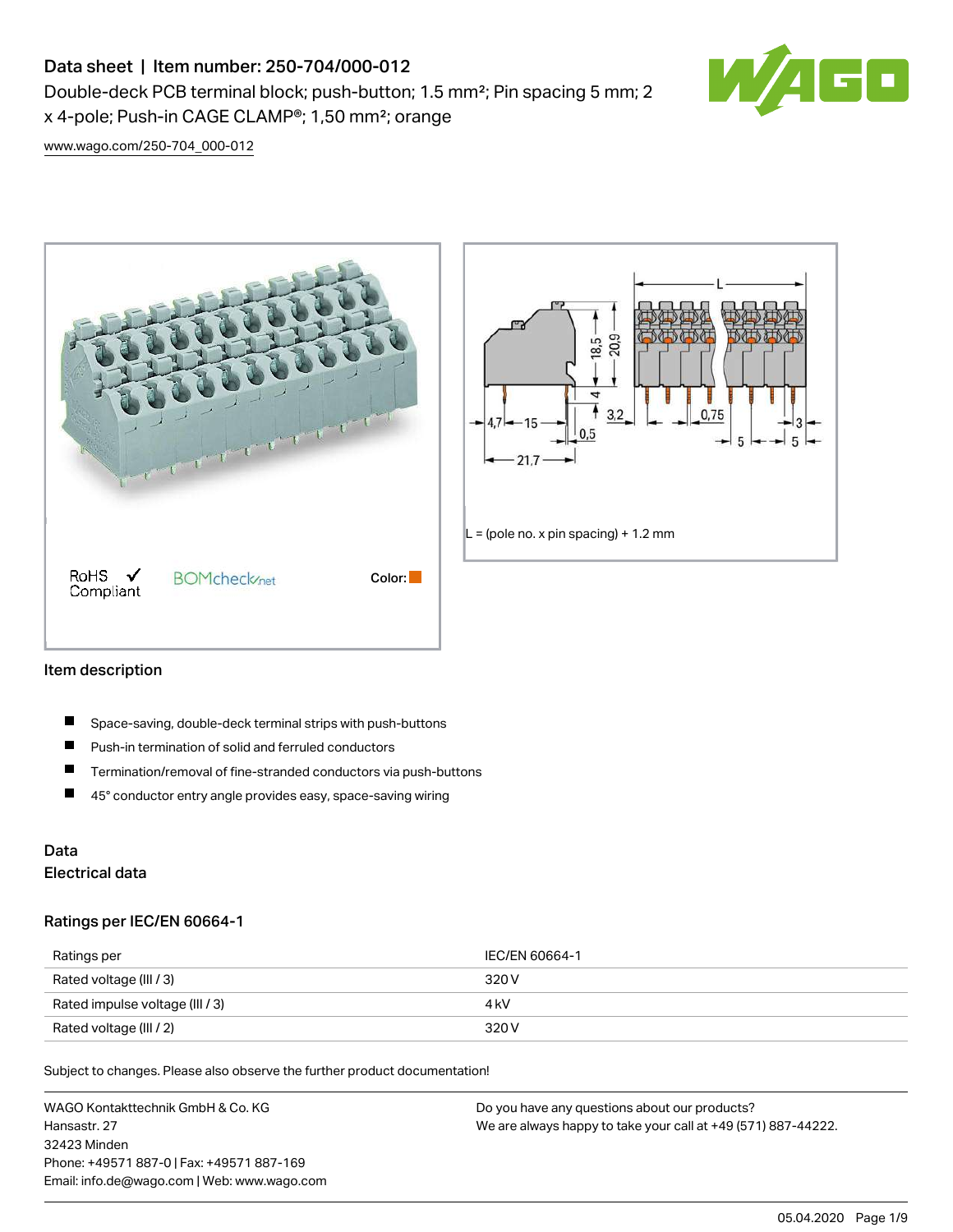[www.wago.com/250-704\\_000-012](http://www.wago.com/250-704_000-012)



| Rated impulse voltage (III / 2) | 4 kV                                                      |
|---------------------------------|-----------------------------------------------------------|
| Rated voltage (II / 2)          | 630 V                                                     |
| Rated impulse voltage (II / 2)  | 4 kV                                                      |
| Rated current                   | 10 A                                                      |
| Legend (ratings)                | (III / 2) ≙ Overvoltage category III / Pollution degree 2 |

### Approvals per UL 1059

| Rated voltage UL (Use Group B) | 300 V   |
|--------------------------------|---------|
| Rated current UL (Use Group B) | 10 A    |
| Rated voltage UL (Use Group D) | 300 V   |
| Rated current UL (Use Group D) | 10 A    |
| Approvals per                  | UL 1059 |

## Approvals per CSA

| Rated voltage CSA (Use Group B) | 300 V |
|---------------------------------|-------|
| Rated current CSA (Use Group B) | 10 A  |
| Rated voltage CSA (Use Group D) | 300 V |
| Rated current CSA (Use Group D) | 10 A  |

## Connection data

| Connection technology                                       | Push-in CAGE CLAMP®                   |
|-------------------------------------------------------------|---------------------------------------|
| Actuation type                                              | Push-button                           |
| Solid conductor                                             | $0.51.5$ mm <sup>2</sup> / 20  16 AWG |
| Fine-stranded conductor                                     | $0.751.5$ mm <sup>2</sup>             |
| Fine-stranded conductor with ferrule with plastic collar    | $0.51$ mm <sup>2</sup>                |
| Fine-stranded conductor with ferrule without plastic collar | $0.51$ mm <sup>2</sup>                |
| Strip length                                                | $910$ mm / 0.35  0.39 inch            |
| Conductor entry angle to the PCB                            | 45°                                   |
| No. of poles                                                | 4                                     |
| Total number of connection points                           | 8                                     |
| Total number of potentials                                  | 8                                     |
| Number of connection types                                  | 1                                     |
| Number of levels                                            | 2                                     |

## Geometrical Data

Pin spacing 5 mm / 0.197 inch

Subject to changes. Please also observe the further product documentation!

WAGO Kontakttechnik GmbH & Co. KG Hansastr. 27 32423 Minden Phone: +49571 887-0 | Fax: +49571 887-169 Email: info.de@wago.com | Web: www.wago.com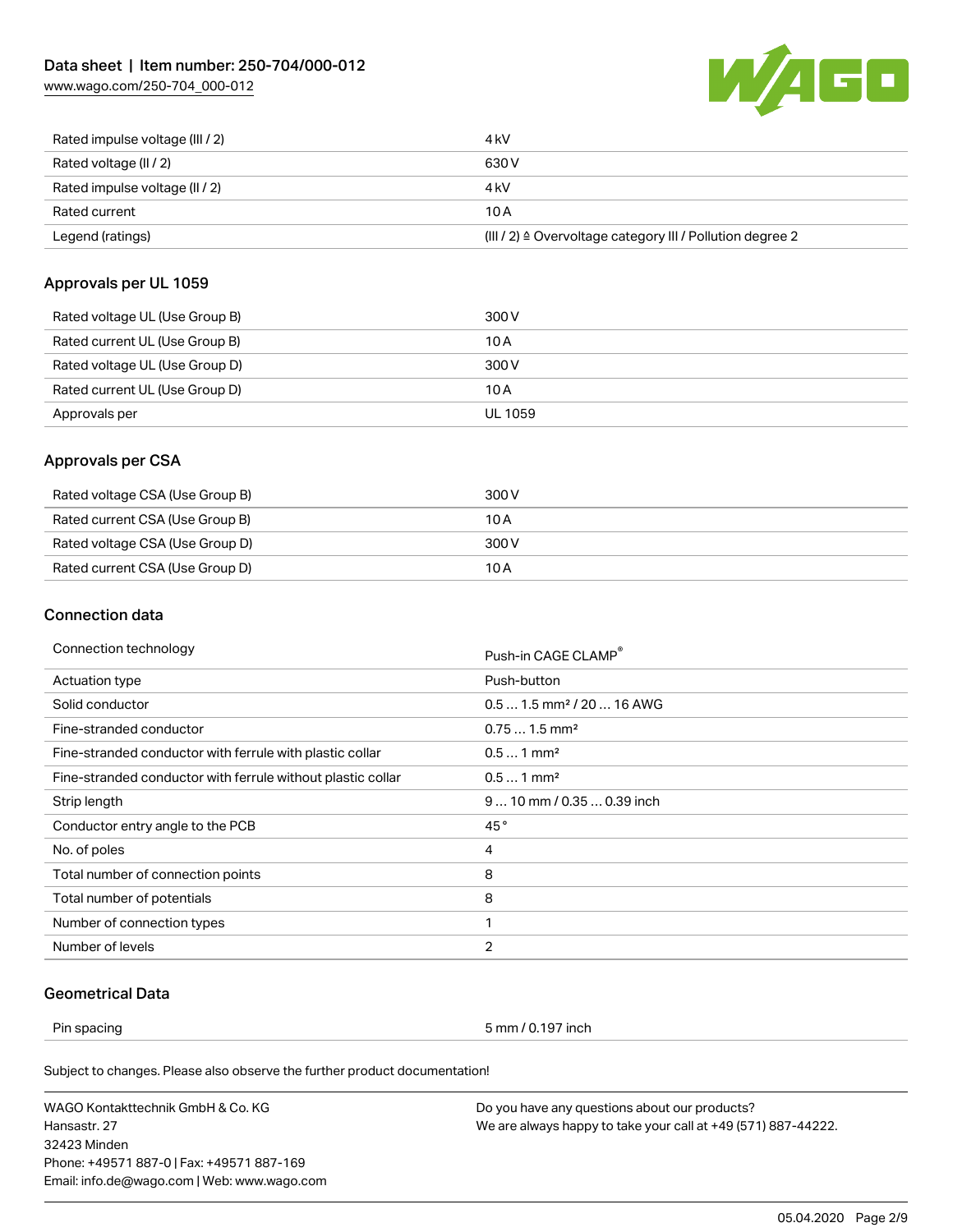## Data sheet | Item number: 250-704/000-012

[www.wago.com/250-704\\_000-012](http://www.wago.com/250-704_000-012)



| Width                             | 21.2 mm / 0.835 inch  |
|-----------------------------------|-----------------------|
| Height                            | 24.9 mm / 0.98 inch   |
| Height from the surface           | 20.9 mm / 0.823 inch  |
| Depth                             | 21.7 mm / 0.854 inch  |
| Solder pin length                 | 4 mm                  |
| Solder pin dimensions             | $0.5 \times 0.75$ mm  |
| Drilled hole diameter (tolerance) | 1.2 $(-0.1  +0.1)$ mm |

## PCB contact

| PCB contact                         | THT                                     |
|-------------------------------------|-----------------------------------------|
| Solder pin arrangement              | over the entire terminal strip, in line |
| Number of solder pins per potential |                                         |

### Material Data

| Color                       | orange                                  |
|-----------------------------|-----------------------------------------|
| Insulating material         | Polyamide 66 (PA 66)                    |
| Flammability class per UL94 | V0                                      |
| Clamping spring material    | Chrome nickel spring steel (CrNi)       |
| Contact material            | Electrolytic copper ( $E_{\text{C1}}$ ) |
| Contact plating             | tin-plated                              |
| Fire load                   | $0.249$ MJ                              |
| Weight                      | 10.6 <sub>g</sub>                       |

## Commercial data

| Product Group      | 4 (Printed Circuit) |
|--------------------|---------------------|
| Packaging type     | <b>BOX</b>          |
| Country of origin  | <b>PL</b>           |
| <b>GTIN</b>        | 4044918304733       |
| Customs Tariff No. | 85369010000         |

### Approvals / Certificates

#### Country specific Approvals

|      |                          |                                 | Certificate |
|------|--------------------------|---------------------------------|-------------|
| Logo | Approval                 | <b>Additional Approval Text</b> | name        |
|      | <b>CSA</b>               | C <sub>22.2</sub>               | 1132097     |
|      | DEKRA Certification B.V. |                                 |             |

Subject to changes. Please also observe the further product documentation!

WAGO Kontakttechnik GmbH & Co. KG Hansastr. 27 32423 Minden Phone: +49571 887-0 | Fax: +49571 887-169 Email: info.de@wago.com | Web: www.wago.com Do you have any questions about our products? We are always happy to take your call at +49 (571) 887-44222.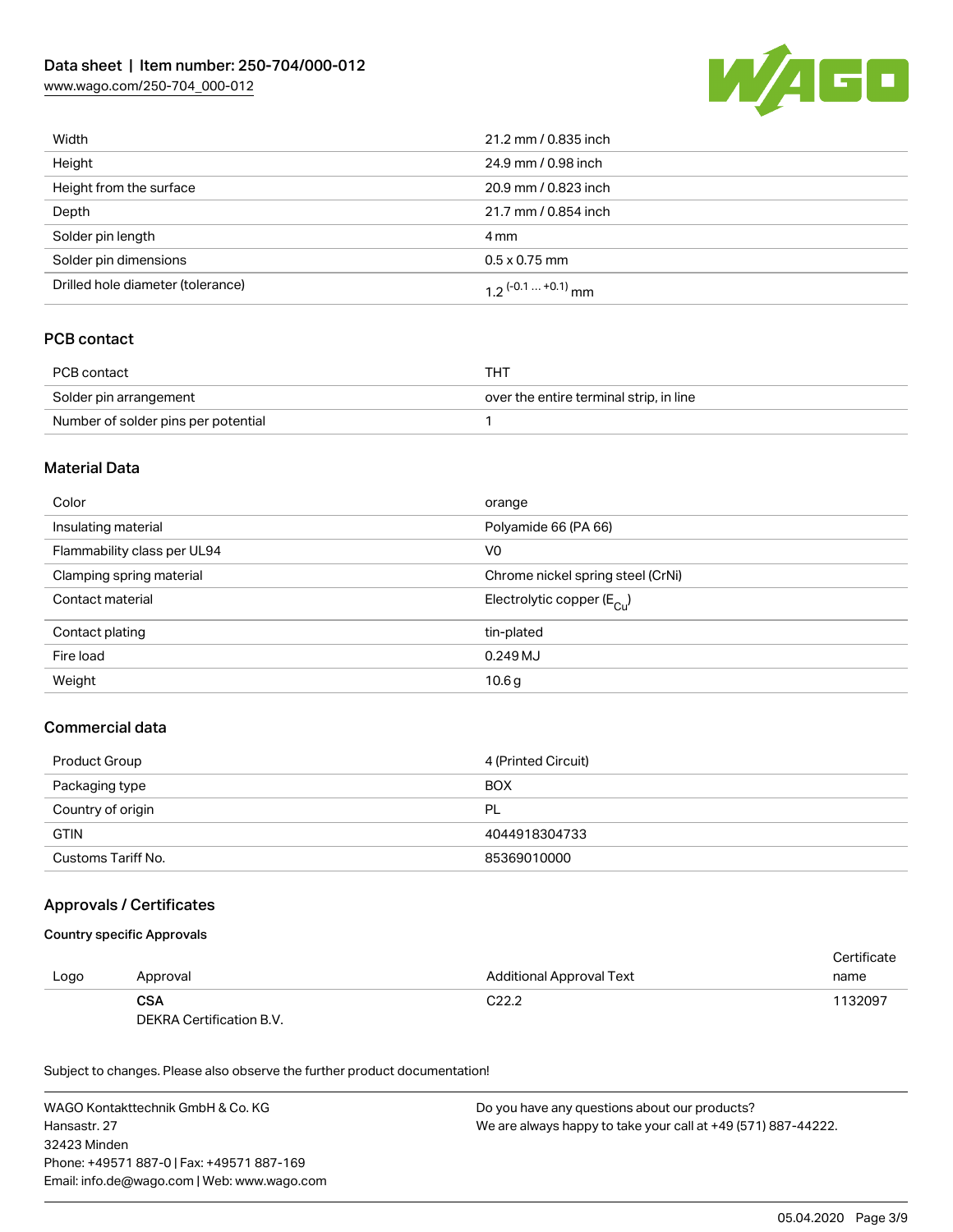



#### UL-Approvals

|                                                                |                               |                                 | Certificate |
|----------------------------------------------------------------|-------------------------------|---------------------------------|-------------|
| Logo                                                           | Approval                      | <b>Additional Approval Text</b> | name        |
|                                                                | UL                            | <b>UL 1059</b>                  | E45172      |
| $\Box$<br>$\overline{\phantom{a}}$<br>$\overline{\phantom{a}}$ | UL International Germany GmbH |                                 | sec. 6      |

## Counterpart

## Compatible products

#### Marking accessories

|         | Item no.: 210-332/500-202                                                                              |                                  |  |
|---------|--------------------------------------------------------------------------------------------------------|----------------------------------|--|
|         | Marking strips; as a DIN A4 sheet; MARKED; 1-16 (160x); Height of marker strip: 3 mm; Strip length 182 | www.wago.com/210-332<br>/500-202 |  |
|         | mm; Horizontal marking; Self-adhesive; white                                                           |                                  |  |
|         | Item no.: 210-332/500-204                                                                              |                                  |  |
|         | Marking strips; as a DIN A4 sheet; MARKED; 17-32 (160x); Height of marker strip: 3 mm; Strip length    | www.wago.com/210-332<br>/500-204 |  |
|         | 182 mm; Horizontal marking; Self-adhesive; white                                                       |                                  |  |
|         | Item no.: 210-332/500-205                                                                              |                                  |  |
|         | Marking strips; as a DIN A4 sheet; MARKED; 1-32 (80x); Height of marker strip: 3 mm; Strip length 182  | www.wago.com/210-332<br>/500-205 |  |
|         | mm; Horizontal marking; Self-adhesive; white                                                           |                                  |  |
|         | Item no.: 210-332/500-206                                                                              |                                  |  |
|         | Marking strips; as a DIN A4 sheet; MARKED; 33-48 (160x); Height of marker strip: 3 mm; Strip length    | www.wago.com/210-332<br>/500-206 |  |
|         | 182 mm; Horizontal marking; Self-adhesive; white                                                       |                                  |  |
| ferrule |                                                                                                        |                                  |  |
|         | Item no.: 216-101                                                                                      |                                  |  |
|         | Ferrule; Sleeve for 0.5 mm <sup>2</sup> / AWG 22; uninsulated; electro-tin plated                      | www.wago.com/216-101             |  |
|         | Item no.: 216-102                                                                                      |                                  |  |
|         | Ferrule; Sleeve for 0.75 mm <sup>2</sup> / AWG 20; uninsulated; electro-tin plated                     | www.wago.com/216-102             |  |
|         | Item no.: 216-103                                                                                      |                                  |  |
|         | Ferrule; Sleeve for 1 mm <sup>2</sup> / AWG 18; uninsulated; electro-tin plated                        | www.wago.com/216-103             |  |

WAGO Kontakttechnik GmbH & Co. KG Hansastr. 27 32423 Minden Phone: +49571 887-0 | Fax: +49571 887-169 Email: info.de@wago.com | Web: www.wago.com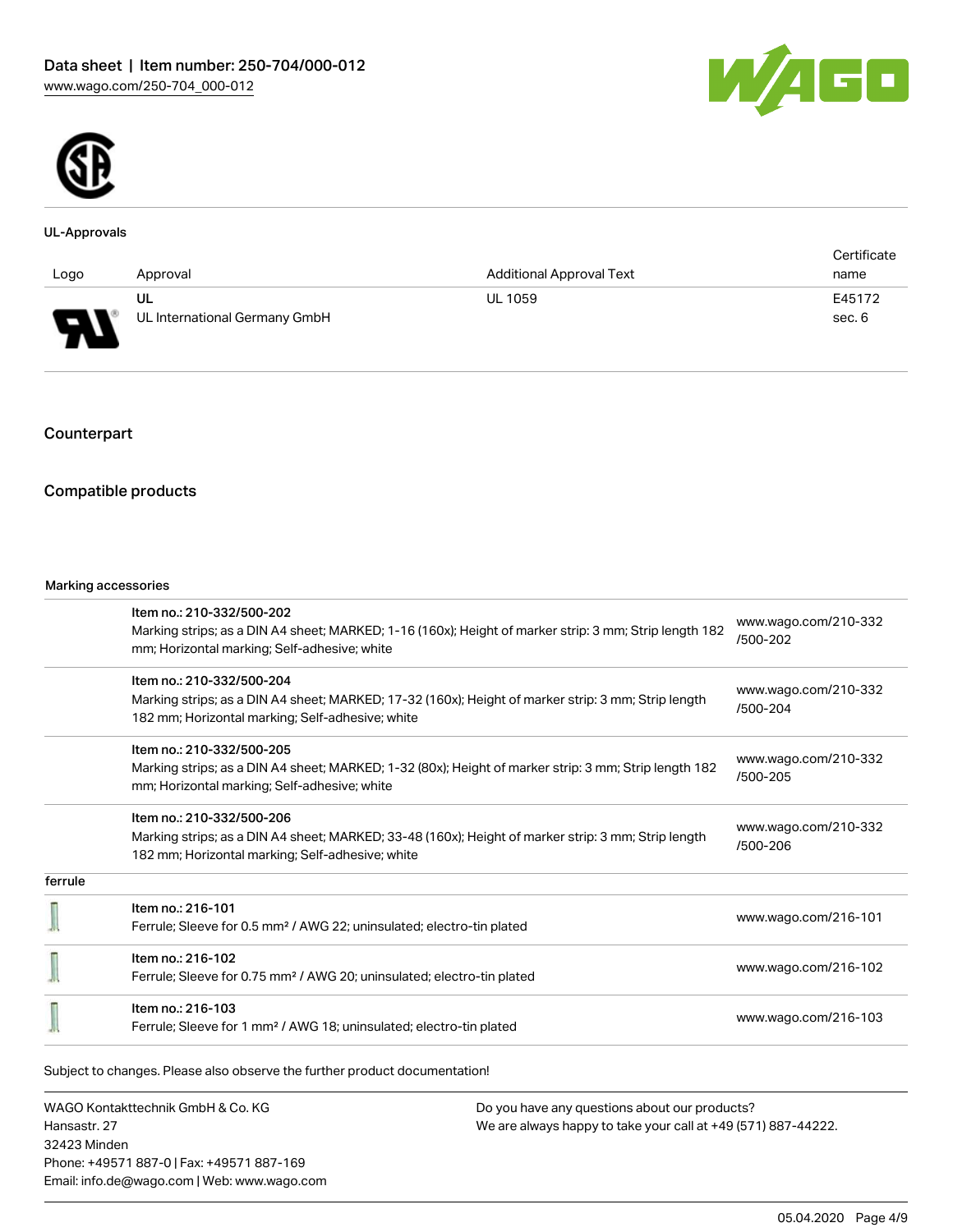## Data sheet | Item number: 250-704/000-012

[www.wago.com/250-704\\_000-012](http://www.wago.com/250-704_000-012)



| Item no.: 216-121<br>Ferrule; Sleeve for 0.5 mm <sup>2</sup> / AWG 22; uninsulated; electro-tin plated                                                                                                  | www.wago.com/216-121 |
|---------------------------------------------------------------------------------------------------------------------------------------------------------------------------------------------------------|----------------------|
| Item no.: 216-122<br>Ferrule; Sleeve for 0.75 mm <sup>2</sup> / AWG 20; uninsulated; electro-tin plated                                                                                                 | www.wago.com/216-122 |
| Item no.: 216-123<br>Ferrule; Sleeve for 1 mm <sup>2</sup> / AWG 18; uninsulated; electro-tin plated                                                                                                    | www.wago.com/216-123 |
| Item no.: 216-141<br>Ferrule; Sleeve for 0.5 mm <sup>2</sup> / 20 AWG; uninsulated; electro-tin plated; electrolytic copper; gastight<br>crimped; acc. to DIN 46228, Part 1/08.92                       | www.wago.com/216-141 |
| Item no.: 216-142<br>Ferrule; Sleeve for 0.75 mm <sup>2</sup> / 18 AWG; uninsulated; electro-tin plated; electrolytic copper; gastight<br>crimped; acc. to DIN 46228, Part 1/08.92                      | www.wago.com/216-142 |
| Item no.: 216-143<br>Ferrule; Sleeve for 1 mm <sup>2</sup> / AWG 18; uninsulated; electro-tin plated; electrolytic copper; gastight<br>crimped; acc. to DIN 46228, Part 1/08.92                         | www.wago.com/216-143 |
| Item no.: 216-201<br>Ferrule; Sleeve for 0.5 mm <sup>2</sup> / 20 AWG; insulated; electro-tin plated; white                                                                                             | www.wago.com/216-201 |
| Item no.: 216-202<br>Ferrule; Sleeve for 0.75 mm <sup>2</sup> / 18 AWG; insulated; electro-tin plated; gray                                                                                             | www.wago.com/216-202 |
| Item no.: 216-203<br>Ferrule; Sleeve for 1 mm <sup>2</sup> / AWG 18; insulated; electro-tin plated; red                                                                                                 | www.wago.com/216-203 |
| Item no.: 216-221<br>Ferrule; Sleeve for 0.5 mm <sup>2</sup> / 20 AWG; insulated; electro-tin plated; white                                                                                             | www.wago.com/216-221 |
| Item no.: 216-222<br>Ferrule; Sleeve for 0.75 mm <sup>2</sup> / 18 AWG; insulated; electro-tin plated; gray                                                                                             | www.wago.com/216-222 |
| Item no.: 216-223<br>Ferrule; Sleeve for 1 mm <sup>2</sup> / AWG 18; insulated; electro-tin plated; red                                                                                                 | www.wago.com/216-223 |
| Item no.: 216-241<br>Ferrule; Sleeve for 0.5 mm <sup>2</sup> / 20 AWG; insulated; electro-tin plated; electrolytic copper; gastight<br>crimped; acc. to DIN 46228, Part 4/09.90; white                  | www.wago.com/216-241 |
| Item no.: 216-242<br>Ferrule; Sleeve for 0.75 mm <sup>2</sup> / 18 AWG; insulated; electro-tin plated; electrolytic copper; gastight<br>crimped; acc. to DIN 46228, Part 4/09.90; gray                  | www.wago.com/216-242 |
| Item no.: 216-243<br>Ferrule; Sleeve for 1 mm <sup>2</sup> / AWG 18; insulated; electro-tin plated; electrolytic copper; gastight crimped; www.wago.com/216-243<br>acc. to DIN 46228, Part 4/09.90; red |                      |
| Item no.: 216-262<br>Ferrule; Sleeve for 0.75 mm <sup>2</sup> / 18 AWG; insulated; electro-tin plated; electrolytic copper; gastight<br>crimped; acc. to DIN 46228, Part 4/09.90; gray                  | www.wago.com/216-262 |
| Item no.: 216-263<br>Ferrule; Sleeve for 1 mm <sup>2</sup> / AWG 18; insulated; electro-tin plated; electrolytic copper; gastight crimped; www.wago.com/216-263<br>acc. to DIN 46228, Part 4/09.90; red |                      |
|                                                                                                                                                                                                         |                      |

.<br>Subject to changes. Please also observe the further product documentation!

WAGO Kontakttechnik GmbH & Co. KG Hansastr. 27 32423 Minden Phone: +49571 887-0 | Fax: +49571 887-169 Email: info.de@wago.com | Web: www.wago.com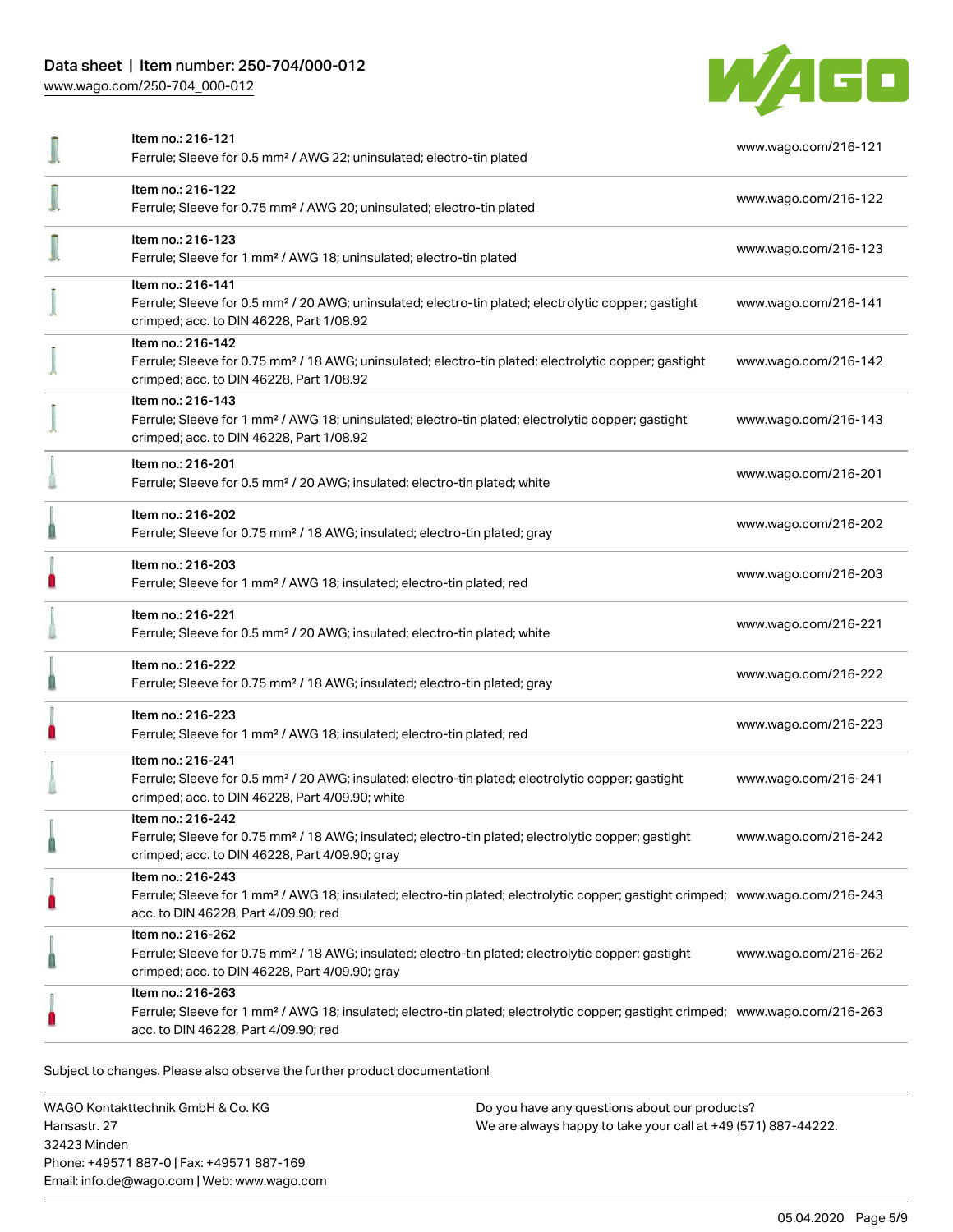## Data sheet | Item number: 250-704/000-012 [www.wago.com/250-704\\_000-012](http://www.wago.com/250-704_000-012)



| check |                                                                                            |                      |
|-------|--------------------------------------------------------------------------------------------|----------------------|
|       | Item no.: 210-136<br>Test plug; 2 mm Ø; with 500 mm cable; red                             | www.wago.com/210-136 |
| tools |                                                                                            |                      |
|       | Item no.: 210-647<br>Operating tool; Blade: 2.5 x 0.4 mm; with a partially insulated shaft | www.wago.com/210-647 |
|       | Item no.: 210-719<br>Operating tool; Blade: 2.5 x 0.4 mm; with a partially insulated shaft | www.wago.com/210-719 |
|       |                                                                                            |                      |

# Downloads

Documentation

| <b>Additional Information</b><br>Technical explanations                                                                                                                |                              | Apr 3, 2019 | pdf<br>3.6 MB | Download |
|------------------------------------------------------------------------------------------------------------------------------------------------------------------------|------------------------------|-------------|---------------|----------|
|                                                                                                                                                                        | CAD/CAE-Data                 |             |               |          |
| CAD data                                                                                                                                                               |                              |             |               |          |
| 2D/3D Models 250-704/000-012                                                                                                                                           |                              |             | <b>URL</b>    | Download |
| <b>CAE</b> data                                                                                                                                                        |                              |             |               |          |
| EPLAN Data Portal 250-704/000-012                                                                                                                                      |                              |             | URL           | Download |
| <b>PCB Design</b>                                                                                                                                                      |                              |             |               |          |
| Symbol and Footprint 250-704/000-012                                                                                                                                   |                              |             | URL           | Download |
| CAx data for your PCB design, consisting of "schematic symbols and PCB footprints",<br>allow easy integration of the WAGO component into your development environment. |                              |             |               |          |
|                                                                                                                                                                        | Supported formats:           |             |               |          |
| ш                                                                                                                                                                      | Accel EDA 14 & 15            |             |               |          |
| ш                                                                                                                                                                      | Altium 6 to current version  |             |               |          |
| П                                                                                                                                                                      | Cadence Allegro              |             |               |          |
| П                                                                                                                                                                      | DesignSpark                  |             |               |          |
|                                                                                                                                                                        | Eagle Libraries              |             |               |          |
| П                                                                                                                                                                      | KiCad                        |             |               |          |
| П                                                                                                                                                                      | Mentor Graphics BoardStation |             |               |          |

 $\blacksquare$ Mentor Graphics Design Architect

Subject to changes. Please also observe the further product documentation!

WAGO Kontakttechnik GmbH & Co. KG Hansastr. 27 32423 Minden Phone: +49571 887-0 | Fax: +49571 887-169 Email: info.de@wago.com | Web: www.wago.com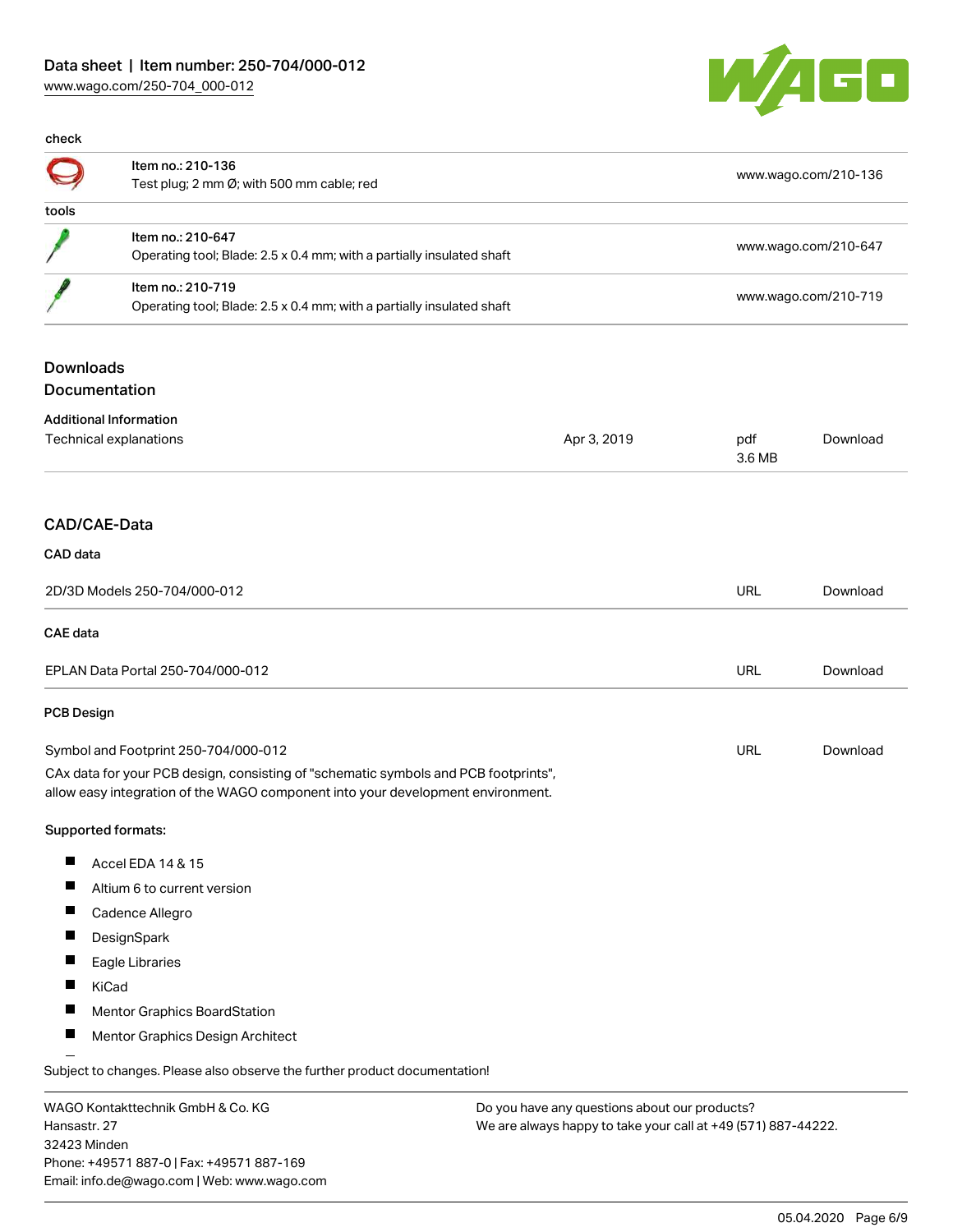

- $\blacksquare$ Mentor Graphics Design Expedition 99 and 2000
- $\blacksquare$ OrCAD 9.X PCB and Capture
- $\blacksquare$ PADS PowerPCB 3, 3.5, 4.X, and 5.X
- $\blacksquare$ PADS PowerPCB and PowerLogic 3.0
- П PCAD 2000, 2001, 2002, 2004, and 2006
- П Pulsonix 8.5 or newer
- $\blacksquare$ STL
- $\blacksquare$ 3D STEP
- $\blacksquare$ TARGET 3001!
- $\blacksquare$ View Logic ViewDraw
- $\blacksquare$ Quadcept
- $\blacksquare$ Zuken CadStar 3 and 4
- $\blacksquare$ Zuken CR-5000 and CR-8000

PCB Component Libraries (EDA), PCB CAD Library Ultra Librarian

#### Installation Notes



Space-saving wiring – push-in termination of solid conductors.

Subject to changes. Please also observe the further product documentation!

WAGO Kontakttechnik GmbH & Co. KG Hansastr. 27 32423 Minden Phone: +49571 887-0 | Fax: +49571 887-169 Email: info.de@wago.com | Web: www.wago.com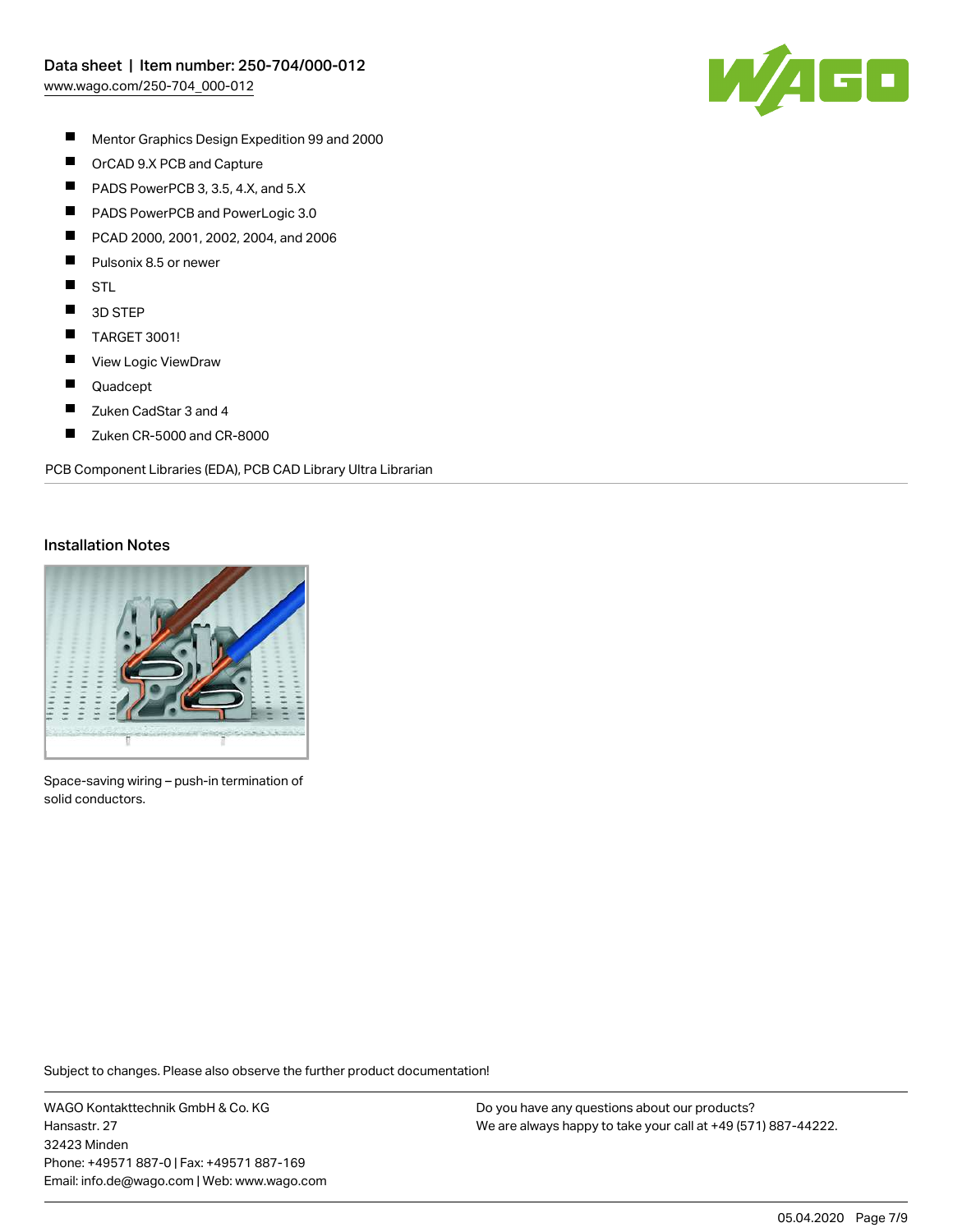



Testing with 2 mm Ø test plug – touch contact.

#### Conductor termination



Inserting solid conductors via push-in termination.

Inserting fine-stranded conductors via pushbuttons, 250 Series – 3.5 mm pin spacing.

Conductor termination

Subject to changes. Please also observe the further product documentation!

WAGO Kontakttechnik GmbH & Co. KG Hansastr. 27 32423 Minden Phone: +49571 887-0 | Fax: +49571 887-169 Email: info.de@wago.com | Web: www.wago.com